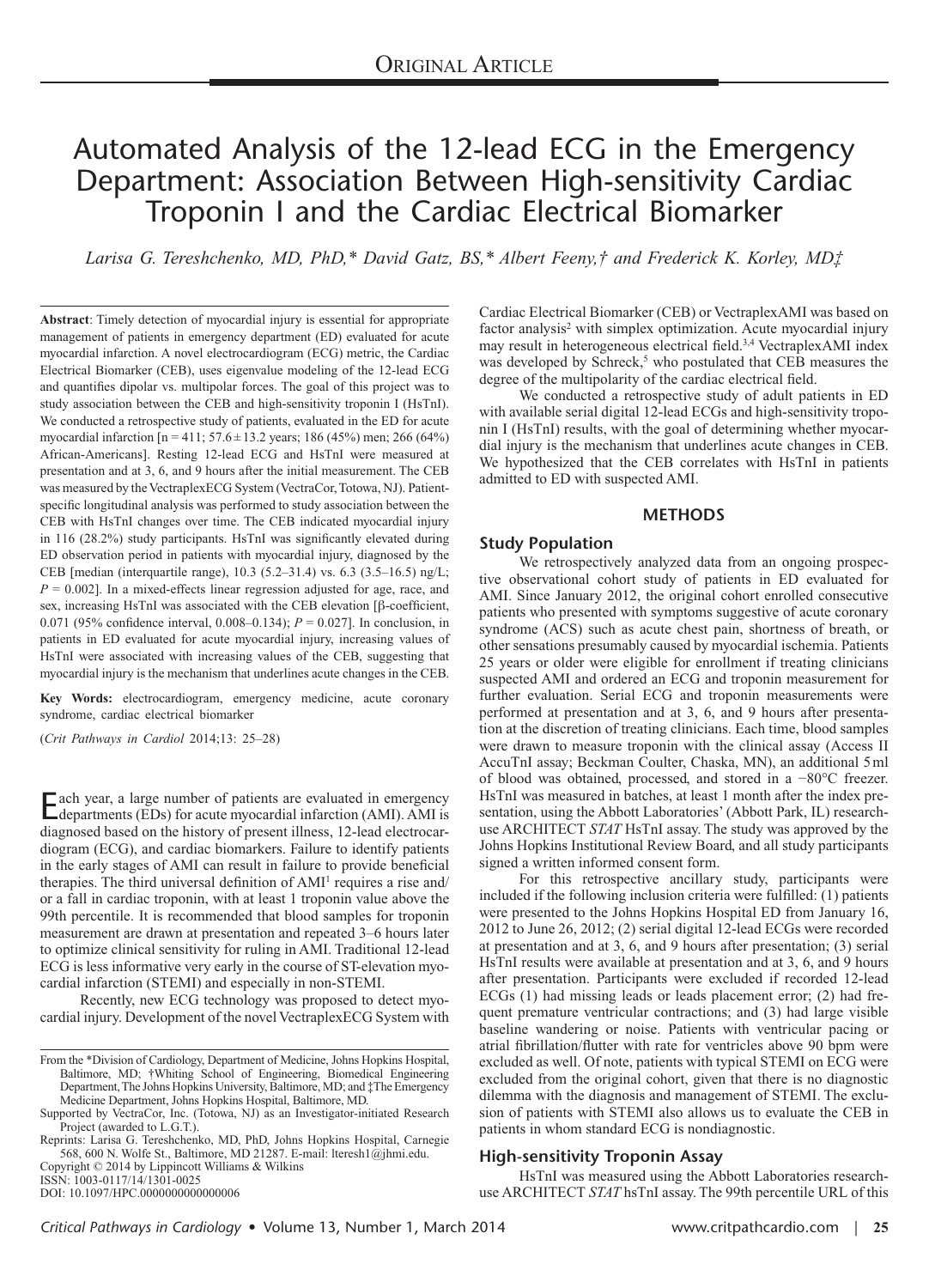assay is 34.2ng/L for males, 15.6ng/L for females, and 26.2ng/L overall. The limit of detection is 1.2 ng/L. 6 HsTnI data were used for research purposes only.

### **ECG Analysis**

Serial digital ECGs of the study participants were extracted from the JHH ECG MUSE database (GE Healthcare, Wauwatosa, WI) for subsequent analysis. All 12-lead ECGs used in the study were recorded using the GE-Marquette MAC 5000 ECG system (GE Medical Systems, Milwaukee, WI) at the JHH ED in the time period from January 16, 2012 to June 22, 2012. Each 12-lead ECG was reviewed and clinically evaluated by 2 investigators (D.G. and L.G.T.), blinded to all other clinical data. For each ECG, investigators evaluated cardiac rhythm and determined the presence or absence of left bundle branch block, right bundle branch block, pathological Q wave, ST segment elevation or depression, and nonspecific ST-T changes. The first ECG, recorded at the JHH ED, was compared with the previously recorded ECG (if available), and observed ECG abnormalities were categorized as "new," or "old." Each ECG was adjudicated and included into 1 of 5 categories: new STEMI, new non-STEMI, new nonspecific ST-T changes, unchanged abnormal ECG, and normal ECG. Inter-reader agreement was evaluated, and in case of disagreement, the final ECG diagnosis was based on the third ECG reader (JHH attending cardiologist) assessment.

The CEB for each ECG was calculated automatically by VectraplexECG System, as previously described<sup>5</sup> and provided by Vectracor, Inc. (Totowa, NJ). A predefined threshold was used. We considered that values of the CEB greater than 94 units indicated myocardial injury, as recommended by the manufacturer.

### **Outcomes**

All clinical, laboratory, and ECG data were reviewed by an independent endpoints adjudication committee, blinded to the results of the VectraplexECG analysis. AMI was defined according to the guidelines,<sup>1</sup> where there was evidence of myocardial necrosis in a clinical setting consistent with myocardial ischemia.

### **Statistical Analysis**

All statistics were computed using STATA 13 (StataCorp LP, College Station, TX). Results are presented as mean  $\pm$  SD for normally distributed variables and as median and interquartile range for skewed continuous variables. Normally distributed continuous variables were compared using the Student *t* test. The Wilcoxon rank-sum test was applied to skewed continuous variables—HsTnI and the CEB. Dichotomized variables were compared by Pearson  $\chi^2$ test. Spearman rank correlation coefficient  $r<sub>s</sub>$  was calculated to quantify relations between HsTnI and the CEB. Then HsTnI and the CEB variables were log-10-transformed to normalize distribution, for subsequent regression analysis.

To determine whether the patient-specific changes in the CEB are associated with the HsTnI changes during observation in the ED, we ran the generalized least squares random-effects linear regression analysis. We accounted for correlation of the repeated troponin and ECG observations by including a random intercept for each patient and control for the patient's CEB (centered). Adequate fitting of the model was checked to ensure that the specified quadrature has adequately approximated the likelihood. The model was adjusted by age, sex, and race.

### **RESULTS**

# **Study Population**

### The study population consisted of middle-aged adults  $(57.6 \pm 13.2 \text{ years})$ ,  $65\%$  were African-Americans (n = 266), and 55% were women  $(n = 225)$ . Among the African-Americans, there were more women than men  $[159 (60\%)$  vs.  $107 (40\%)$ ;

 $P = 0.006$ , whereas an opposite sex composition was observed in non-African-Americans [66 (45.5%) women vs. 79 (54.5%) men;  $P = 0.006$ ]. Risk factors of coronary heart disease were frequently observed: 263 patients (64%) had hypertension, 131 patients (32%) had diabetes mellitus, and 263 patients (64%) were current or former smokers. Approximately a quarter of study participants ( $n = 106$ ; 25.8%) were current or former cocaine users.

# **ECG Analysis: The VectraplexAMI Index**

The CEB indicated myocardial injury in 116 (28.2%) study participants. Clinical characteristics of patients with and without myocardial injury are shown in Table 1. Patients with myocardial injury as detected by the CEB were older, more likely to have hypertension, hypercholesterolemia, and heart failure. HsTnI was significantly elevated during ED observation period in patients with myocardial injury, diagnosed by the CEB (Table 1).

There were no patients with typical STEMI ECG presentation among study participants. Pathological Q wave and right bundle branch block were more frequently observed, whereas a normal 12-lead ECG was less frequent in the myocardial injury group (Table 1).

## **Association Between High-sensitivity Cardiac Troponin I and the Cardiac Electrical Biomarker**

During the first 3 hours of observation at the ED, HsTnI and the CEB did not correlate. However, statistically significant correlation was found and strengthened during the next 6 hours of observation ( $r = 0.163$ ;  $P = 0.036$  and  $r_s = 0.179$ ;  $P = 0.018$ ), and further at the fourth 3-hour period ( $r = 0.227$ ;  $P = 0.026$  and  $r_s = 0.217$ ;  $P =$ 0.034). Figure 1 illustrates correlation between HsTnI and the CEB. Longitudinal changes in HsTnI and CEB are presented on Figure 2.

In the univariate generalized least squares random-effects linear regression model, changes in HsTnI were associated with the changes in the CEB: β-coefficient, 0.083 (95% confidence interval,  $0.022-0.144$ );  $P = 0.008$ . Thus, increasing HsTnI by an order of magnitude (10-fold increase) was associated with 8.3% increase of the CEB value. After adjustment for age, race, and sex, association between HsTnI and the CEB remained significant: β-coefficient, 0.071 (95% confidence interval, 0.008–0.134); *P* = 0.027.

### **DISCUSSION**

This study showed that in patients evaluated for AMI in the ED, increasing by an order of magnitude HsTnI is associated with simultaneously increasing value of the CEB. Therefore, an underlying myocardial injury is an important mechanism of acute changes in the CEB in this study population.

### **Multipolar vs. Dipolar Forces in the Cardiac Electrical Field**

The cardiac electrical field of a healthy subject is primarily dipolar.7 At the same time, it is known that occurrence of local myocardial injury results in the development of the voltage gradient between the ischemic and nonischemic myocardium.<sup>8</sup> The vector of myocardial injury current differs from the heart vector. Thus, occurrence of myocardial injury leads to the appearance of multipolar cardiac electrical field.9 The CEB quantifies the quality of the cardiac electrical field, and in particular, whether the cardiac field is predominantly dipolar, or whether multipolar forces in the cardiac electrical field are present, and how much. VectraplexAMI is provided for the end-user as a single number. In this study, we used the CEB threshold of 94 units, as recommended by the Vectracor, Inc., for detection of myocardial injury.5 Additional studies are needed to define optimal threshold for discriminating between no AMI and AMI cases.

Simplex optimization (nonlinear optimization technique) was applied to the ECG signal to obtain and reconstruct the ECG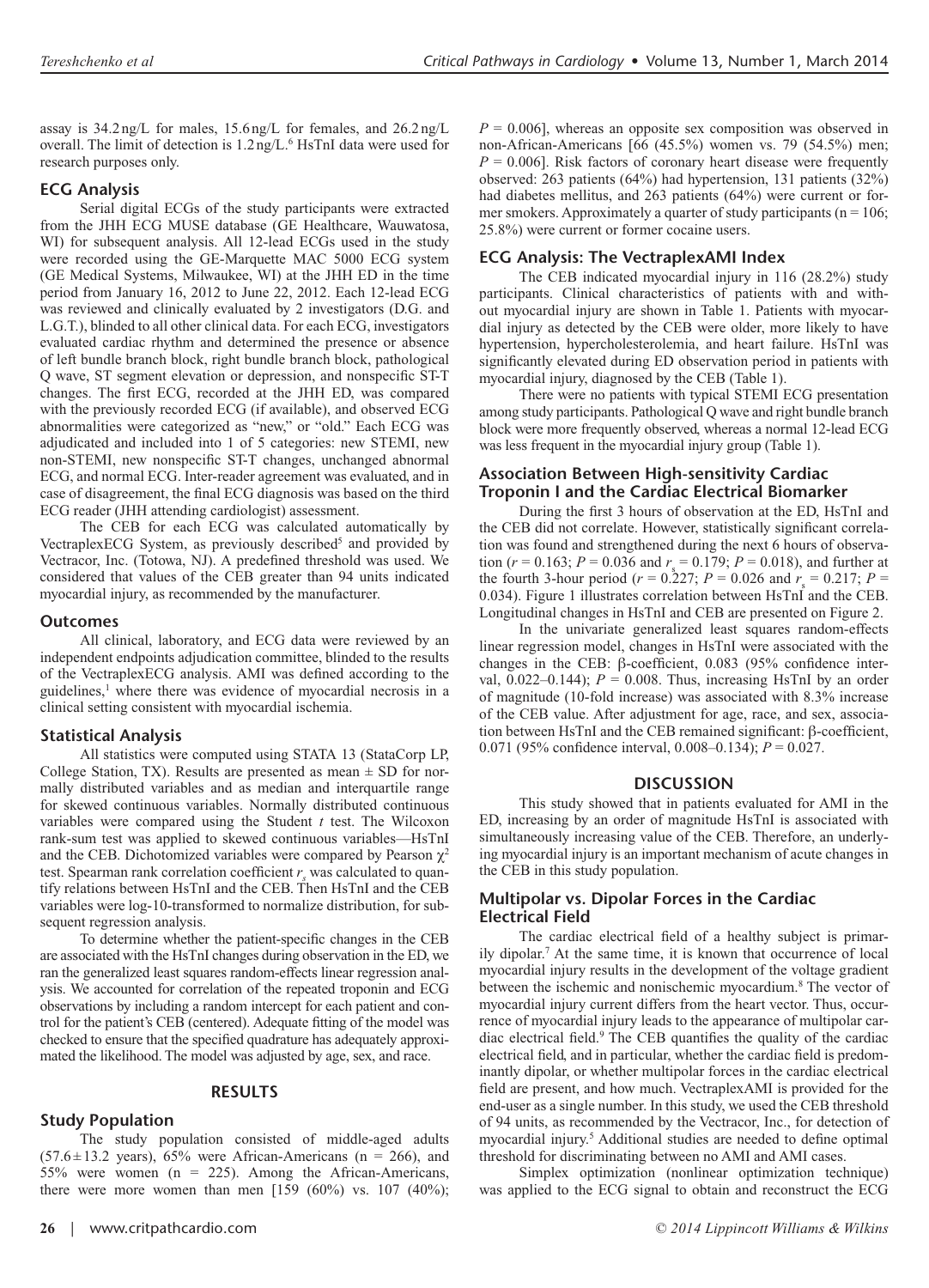|                                          | VectraplexAMI ≤94<br>$(N = 295)$ | VectraplexAMI >94<br>$(N = 116)$ | $\boldsymbol{P}$ |
|------------------------------------------|----------------------------------|----------------------------------|------------------|
| Age (SD), yr                             | 56.7(12.5)                       | 59.9 (14.7)                      | 0.039            |
| Men, $n$ $(\%)$                          | 136(46.1)                        | 50(43.1)                         | 0.583            |
| African-Americans, $n$ (%)               | 186(63.1)                        | 80(69.0)                         | 0.259            |
| Hypertension, $n$ (%)                    | 180(61.0)                        | 83 (71.6)                        | 0.045            |
| Diabetes Hx, $n$ $(\%)$                  | 95(32.2)                         | 36(31.0)                         | 0.819            |
| Heart failure, $n$ (%)                   | 66 (22.4)                        | 38(33.8)                         | 0.029            |
| Current or former smokers, $n$ $(\%)$    | 186(63.1)                        | 77 (66.4)                        | 0.527            |
| Current or former cocaine users, $n$ (%) | 72(24.4)                         | 34(29.3)                         | 0.306            |
| Hypercholesterolemia, n (%)              | 126(42.7)                        | 64(55.2)                         | 0.023            |
| Family Hx CHD, n (%)                     | 105(35.6)                        | 44 (37.9)                        | 0.657            |
| $HsTnI$ #1, median (IQR)                 | $6.3(3.5-16.5)$                  | $10.3(5.2 - 31.4)$               | 0.002            |
| $HsTnI$ #2, median (IQR)                 | $6.2(3.2-14.8)$                  | $9.2(4.6-28.6)$                  | 0.021            |
| $HsTnI \#3$ , median (IQR)               | $6.55(3.5-16.0)$                 | $12(4.8-30.4)$                   | 0.018            |
| $HsTnI$ #4, median (IQR)                 | $6.55(3.55-13.9)$                | $12.45(4.7-32.7)$                | 0.076            |
| Pathological Q wave on ECG, n (%)        | 38(12.9)                         | 40(34.5)                         | < 0.0001         |
| Normal ECG, $n$ $(\% )$                  | 122(41.4)                        | 15(12.9)                         | $0.0001$         |
| Right bundle brunch block, $n$ (%)       | 5(1.7)                           | 15(12.9)                         | < 0.0001         |
| Left Bundle branch block, $n$ $(\%)$     | 6(2.0)                           | 3(2.6)                           | 0.731            |

**TABLE 1.** Clinical and ECG Characteristics of Patients with and Without Myocardial Injury as Determined by VectraplexAMI Index

Bold indicates statistical findings.

signal, $2,10-13$  and to calculate a proprietary CEB. This is the first study to examine whether myocardial injury (as determined by changes in hsTnI) is associated with acute changes in the CEB. Our findings suggest that in patients with high pretest probability of AMI, an underlying myocardial injury, as detected by an increasing HsTnI, is associated with elevation of the CEB.

### **Clinical Implications of Association Between HsTnI and the CEB**

Surface ECG is traditionally used for the diagnosis of an acute myocardial injury.<sup>1,14</sup> Historically, typical ECG presentation of AMI [acute ST segment elevation with Q (QS) wave formation] was a major diagnostic criterion, equally important for AMI





**FIGURE 1.** Correlation between high-sensitivity cardiac troponin I and CEB in patients in emergency department.



**FIGURE 2.** Spaghetti plot of longitudinal changes in high-sensitivity cardiac troponin I and CEB in patients, observed at the Johns Hopkins Hospital Emergency Department.